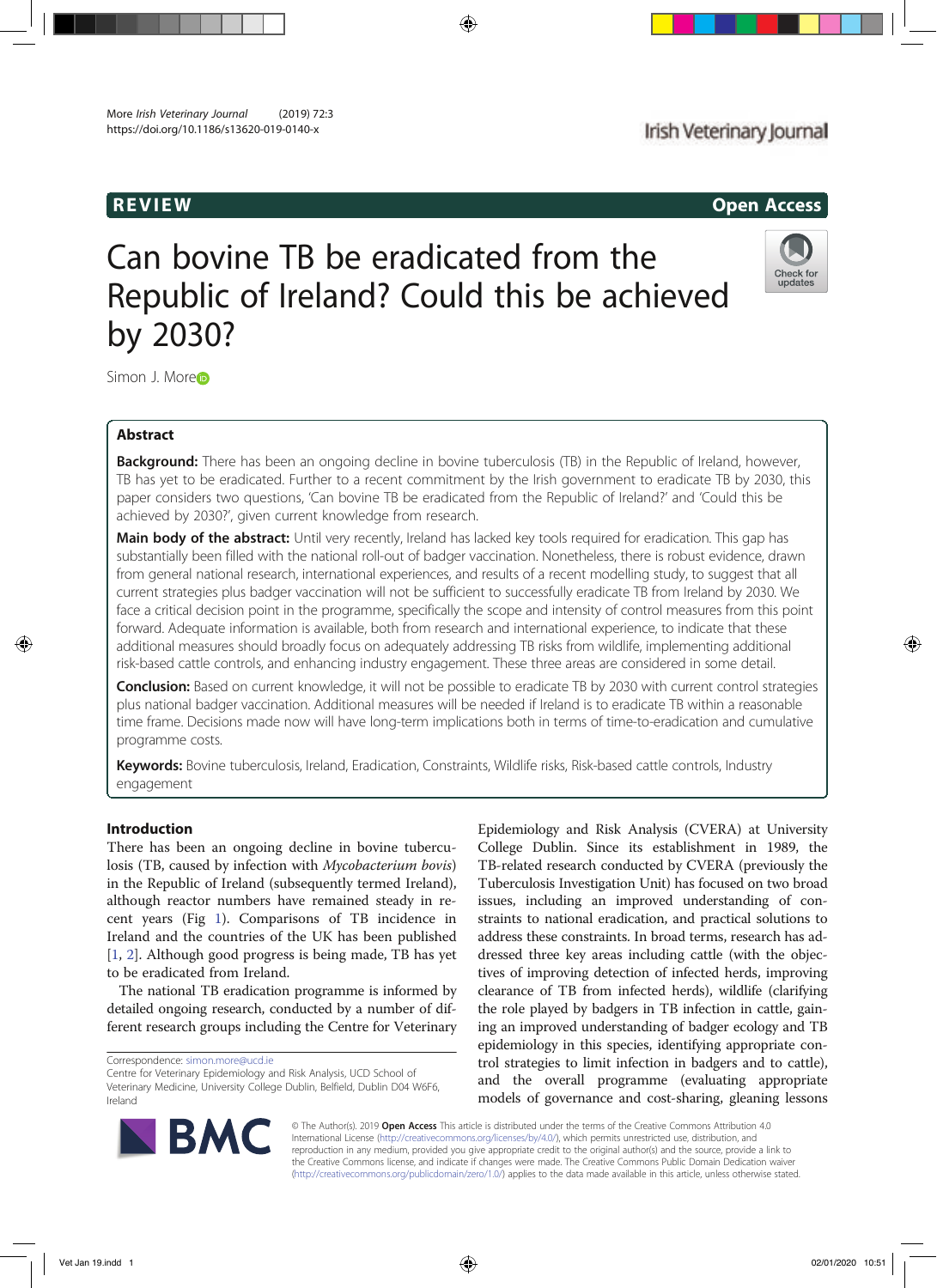

from international experiences of success and failure). The national programme has evolved substantially over time in response to new knowledge.

On 8 May 2018, the Irish government approved a proposal from the Minister for Agriculture, Food and the Marine, Michael Creed TD, to commit to the eradication of TB by 2030. This commitment has been supported by the establishment of a Bovine TB Stakeholder Forum tasked with proposing policies to help achieve eradication within this timeframe [3]. The national target does not distinguish between biological freedom (extinction of M. bovis from Ireland) and legal freedom (which includes regular testing of all herds with no evidence of infection during the previous three years in at least 99.8% of herds representing at least 99.9% of bovids in the country or zone) [4].

This paper considers two questions, 'Can bovine TB be eradicated from the Republic of Ireland?' and 'Could this be achieved by 2030?', given this context and based on current knowledge from research.

# Are we doing enough to successfully eradicate TB from Ireland by 2030?

Until very recently, Ireland has lacked key tools required for eradication, including the ability to sustainably prevent the spread of infection from wildlife to cattle. In such circumstances, it has been appropriate to control TB as effectively as possible (essentially a progressively improving 'holding pattern') whilst seeking to fill critical gaps in knowledge. This gap has substantially been filled as a consequence of research on the utility of badger vaccination to limit the transmission of infection within badger populations and the spread of infection from badgers to cattle [5–15]. Therefore, the ongoing roll-out of badger vaccination is a very important addition to the national programme.

Even with this addition, however, there is robust evidence to suggest that all current strategies plus badger vaccination will not be sufficient to successfully eradicate TB from Ireland by 2030. This evidence is drawn from general national research, international experiences, and results of a recent modelling study.

# General national research

As part of the large body of research conducted in Ireland, a number of challenges have been identified, including some that may substantially constrain progress towards eradication. These include:

• Aspects of the disease itself, including the presence of residual infection (infected animals that test negative to current diagnostic tests) and the prolonged (but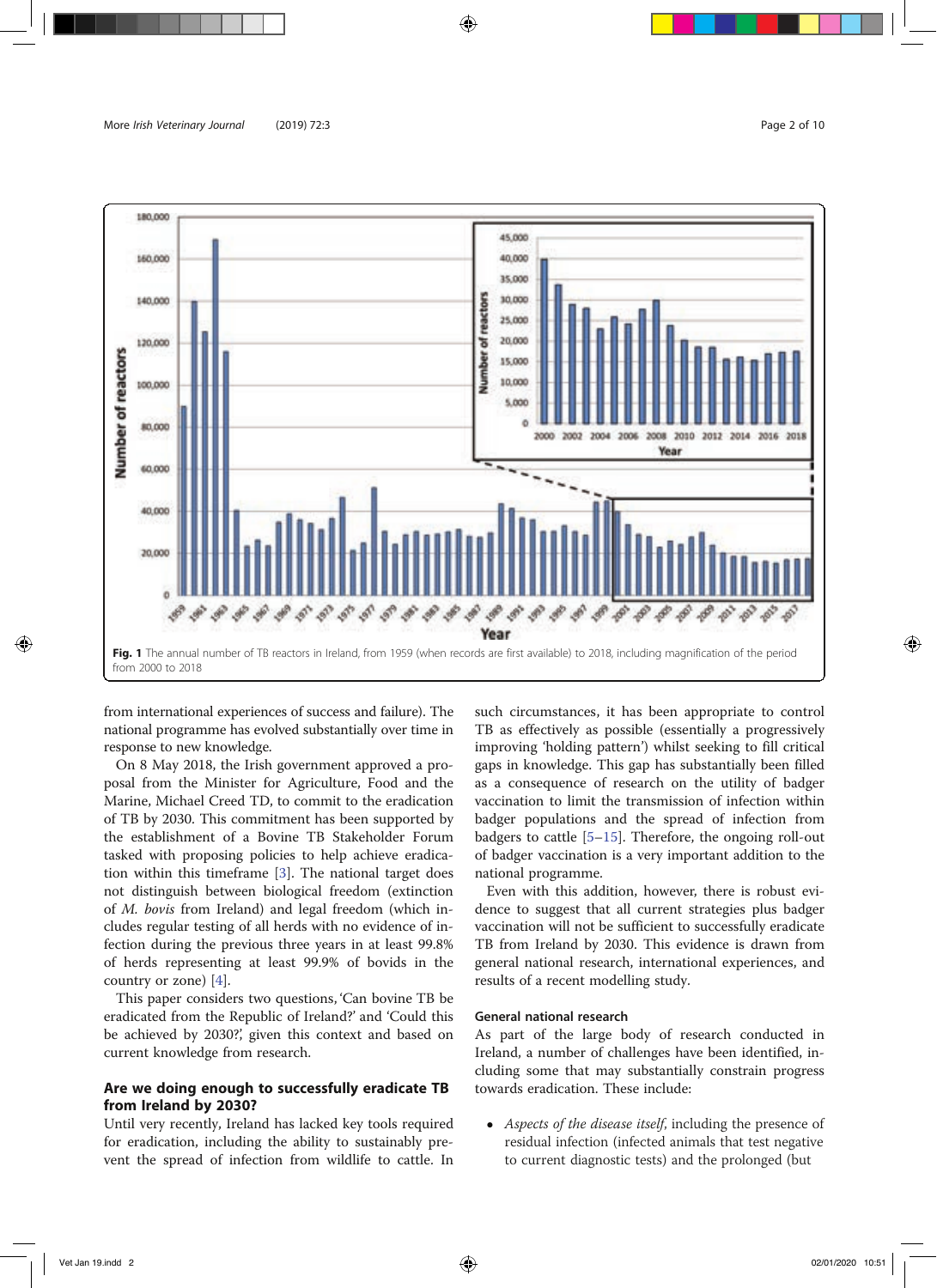variable) period of heightened risk that occurs in herds following infection,

- The presence of a multi-host system (that is, cattle and badgers), which requires a multi-faceted strategy to adequately control infection in all animal species of epidemiological relevance (that is, animal species that contribute to both the maintenance and spread of TB infection in Ireland),
- Programme fatigue, noting that there have been ongoing eradication effort since the late 1950s,
- *Commercial realities*, including both the substantial and ongoing movement of cattle in Ireland and the need for minimal disruption from the programme to allow ongoing commerce, and
- Limited industry engagement, as reflected in the current models of programme governance and costsharing.

## International experience

TB has been successfully eradicated from only a small number of countries, primarily Australia and several countries in northern Europe. There has been close collaboration between scientists and policy-makers in a range of affected countries, with the international M. bovis conferences (1st in Dublin in 1991 $^1$ ; 2nd in Dunedin in 1995; 3rd in Cambridge in 2000<sup>2</sup>; 4th in Dublin in 2005<sup>3</sup>; 5th in Wellington in 2009<sup>4</sup>; 6th in Cardiff, Wales in 2014; 7th to be held in Galway in 2020) being one opportunity to share experiences. There are lessons to be learned from other countries that are of potential benefit to Ireland. With respect to countries facing similar experiences, efforts towards eradication have been lengthy in Ireland, but also in Australia (a 27-year programme [16, 17]) and in New Zealand and the UK (many decades). Similarly, wildlife contribute (or have contributed) to the epidemiology of TB in many countries, including Ireland, but also Australia (feral buffalo and feral pigs) [16], France (badgers, deer, wild boar) [18], New Zealand (brush-tailed possum) [19], Spain (wild boar and deer) [20], UK (badgers) [21] and USA (white-tailed deer in Michigan) [22].

Lessons learned from the successful eradication of TB from Australia have been documented [16]. In comparison with Australia (where eradication has been successful) or New Zealand (where substantial progress is being made), there are clear differences, as outline below, in the Irish programme in terms of cattle controls and industry engagement.

# Results from a recent modelling study

In partnership with Wageningen University (the Netherlands), work has recently been completed within CVERA to assess the effectiveness of current control strategies to achieve biological eradication of TB from cattle and badgers in Ireland, both prior to and following the inclusion of badger vaccination [9]. Central to this

work is the concept of the 'reproduction ratio' (termed  $R$ ), this being the average number of secondary cases caused by each primary case. An epidemic can only be sustained if  $R$  is greater than one. Therefore, the efficacy of control measures can be assessed based on whether or not they are capable of reducing  $R$  below one. Therefore,  $R = 1$  could be considered equivalent to the 'threshold for biological eradication of M. bovis from Ireland'. For values of R below 1, time-to-eradication will shorten as  $R$  decreases (that is, as  $R$  is reduced well below 1).

The key results from the Wageningen-CVERA study suggest that eradication would not have been achieved with all current control strategies (that is, prior to the introduction of badger vaccination). In these circumstances, it is estimated that  $R$  for the cattle-badger system lies between 1.07 and 1.16, depending on the assumptions used. Following the introduction of badger vaccination in addition to all current control strategies, R for the cattle-badger system will be reduced below 1, but not substantially (that is,  $R = 0.93 - 0.97$ ). These latter estimates assume national badger vaccination coverage of 40% and national average badger TB prevalence of 14%.  $R$  for the cattle-badger system would decrease with higher levels of national badger vaccination coverage and increase with higher national average badger TB prevalence. These estimates also come with a number of points of caution, noting that each has the potential to increase  $R$  for the overall system, with implications for the feasibility of biological eradication given badger vaccination in addition to current control strategies. Specifically, the modelling work currently only considers a two-host system (cattle, badgers). The work is based on national averages (eg cattle herd and badger TB prevalence), therefore  $R$  would be expected to vary in different areas even though levels of badger vaccination coverage might be equivalent. In addition, badger densities will rise with the ongoing shift from culling to vaccination, which would likely lead to a rise in  $R$ . Finally, these calculations assume a vaccine efficacy for susceptibility  $(VE<sub>s</sub>)$  of 0.59, but do not consider the associated uncertainty. The current estimate of  $VE<sub>s</sub>$  from the Kilkenny badger vaccination study is 0.59 (95% confidence interval: 0.065–0.82) [10].

From this work, we conclude that TB eradication may be achievable with the addition of badger vaccination to all current control measures, however, it will take a very long time (that is, many decades). Further measures will be needed, in addition to current controls plus badger vaccination, if Ireland is to eradicate TB within a reasonable time frame.

## A critical decision point

We face a critical decision point in the programme, specifically the scope and intensity of control measures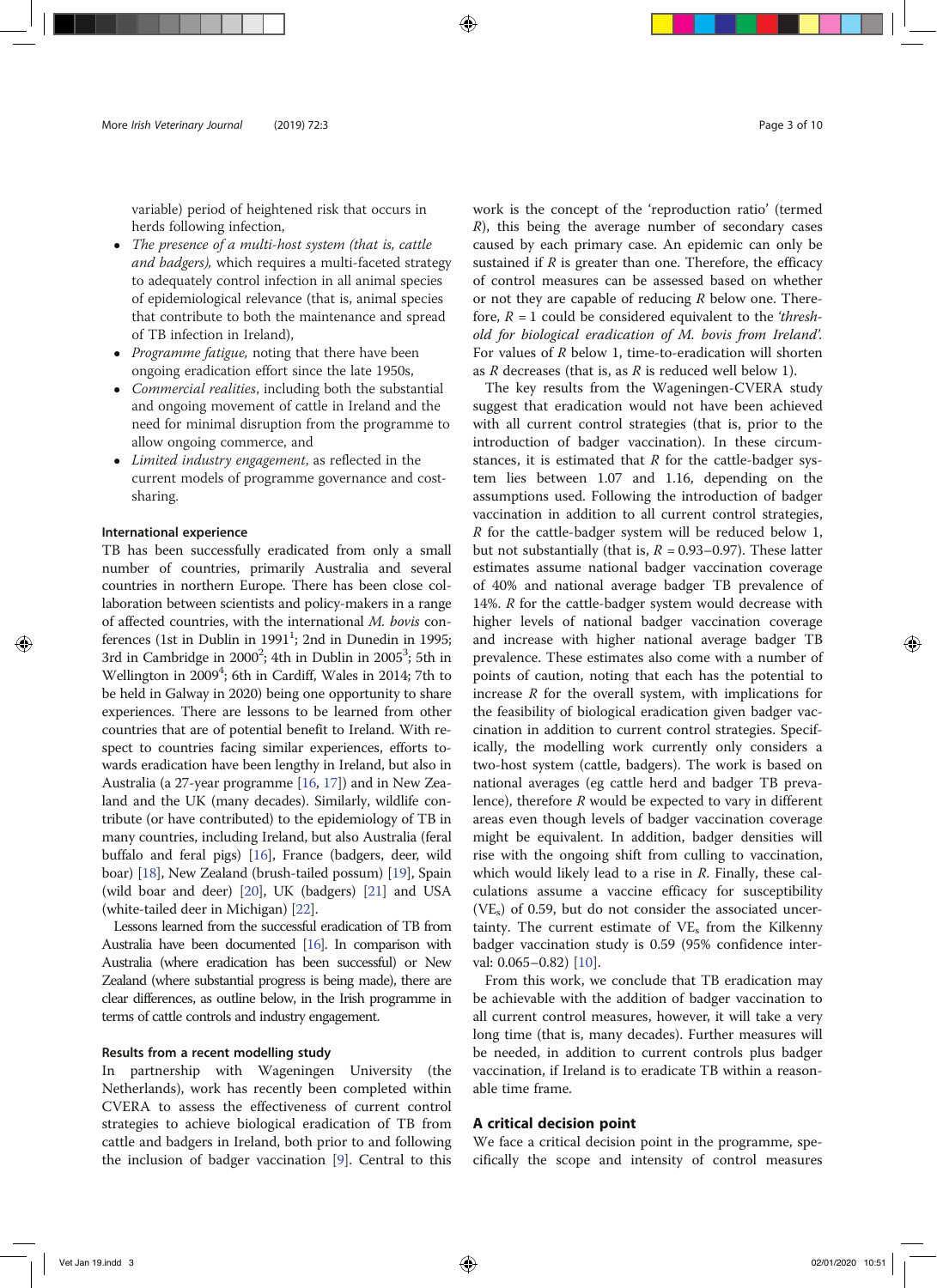from this point forward. Decisions made now will have long-term implications in terms of both time-to-eradication (including whether the 2030 target is at all realistic), and the cumulative cost of the eradication programme, from now to the point of eradication and beyond.

This decision point is well illustrated from experiences gained in the national bovine viral diarrhoea (BVD) eradication programme, which is another animal disease eradication programme in Ireland, coordinated by Animal Health Ireland. The long-term impact, in terms of time-to-eradication, of the retention of BVD persistently infected (PI) animals on Irish farms is presented in Fig. 2 [23].

# Additional measures

The aforementioned Wageningen-CVERA modelling study [10] has highlighted the need for further measures, in addition to all current controls and badger vaccination, if Ireland is to eradicate TB within a reasonable time frame. Drawing on research findings, international experience and a detailed understanding of the situation in Ireland, it is my view that this is best achieved by adequately addressing TB risks from wildlife, implementing additional risk-based cattle controls, and enhancing industry engagement.

# Adequately addressing TB risks from wildlife Badgers

Based on available evidence (including [7, 9, 10]), a national programme of badger vaccination will substantially contribute to national eradication efforts. There is a need for ongoing critical evaluation of this programme, investigating both the dynamics of TB infection in badgers and changes in the risk posed to cattle. Particular emphasis should be placed on the non-inferiority trial (where comparison is being made between badger vaccination and ongoing badger culling), detailed monitoring and evaluation of ongoing badger vaccination particularly in areas where problems arise, and relevant aspects of badger ecology. Each of these issues is an area of active national research.

# Wild deer

When considering the role of wild deer, and indeed of other wildlife species, it is important to note the differing 'epidemiological roles' that infected wildlife can play with respect to TB in cattle. Specifically, wildlife species can act either as a spillover host, a maintenance host or a maintenance host with spillback to cattle, noting that a maintenance host is defined as a wildlife species in which infection is self-sustained in that species [24, 25]. A spillover host is likely of little concern for national TB



Fig. 2 Estimated total number of herds infected with bovine viral diarrhoea (BVD) virus (y-axis, log scale) in Ireland in the years following the start of the compulsory national BVD eradication programme, under differing levels of retention of persistently infected (PI) animals. Output of the Irish BVD model (FarmNet 1.0) as of 2015. For modelling details see Thulke et al. [22] or http://www.ecoepi.eu/FarmNet-BVD/. In particular note: The green line (TagRetNone): the predicted fall in total PI numbers assuming all PIs are removed from farms immediately following testing (that is, without any PI retention). Under this scenario, estimated time to eradication is 3-4 years from programme start (2016-17). The yellow line (TagRetUnlim): predicted fall in PI numbers given high levels of PI retention (that is, PI retention continues at a high level each year). Under this scenario, eradication is unlikely to occur. The black line (TagRetLim, generally obscured by the light blue line): the predicted fall in PI numbers, assuming high levels of PI retention during the first three years of the programme, but no PI retention subsequently. Under this scenario, estimated time to eradication is 6–7 years from programme start (2019–20). Three additional lines were included to test sensitivity assumptions, including: the red line (TagRetHighInf, doubling of transmission probabilities), the purple line (TagRetLowMort, doubling of survival time of PI animals) and the light blue line (TagRetNoIU, suppression of movement of animals with in utero infections)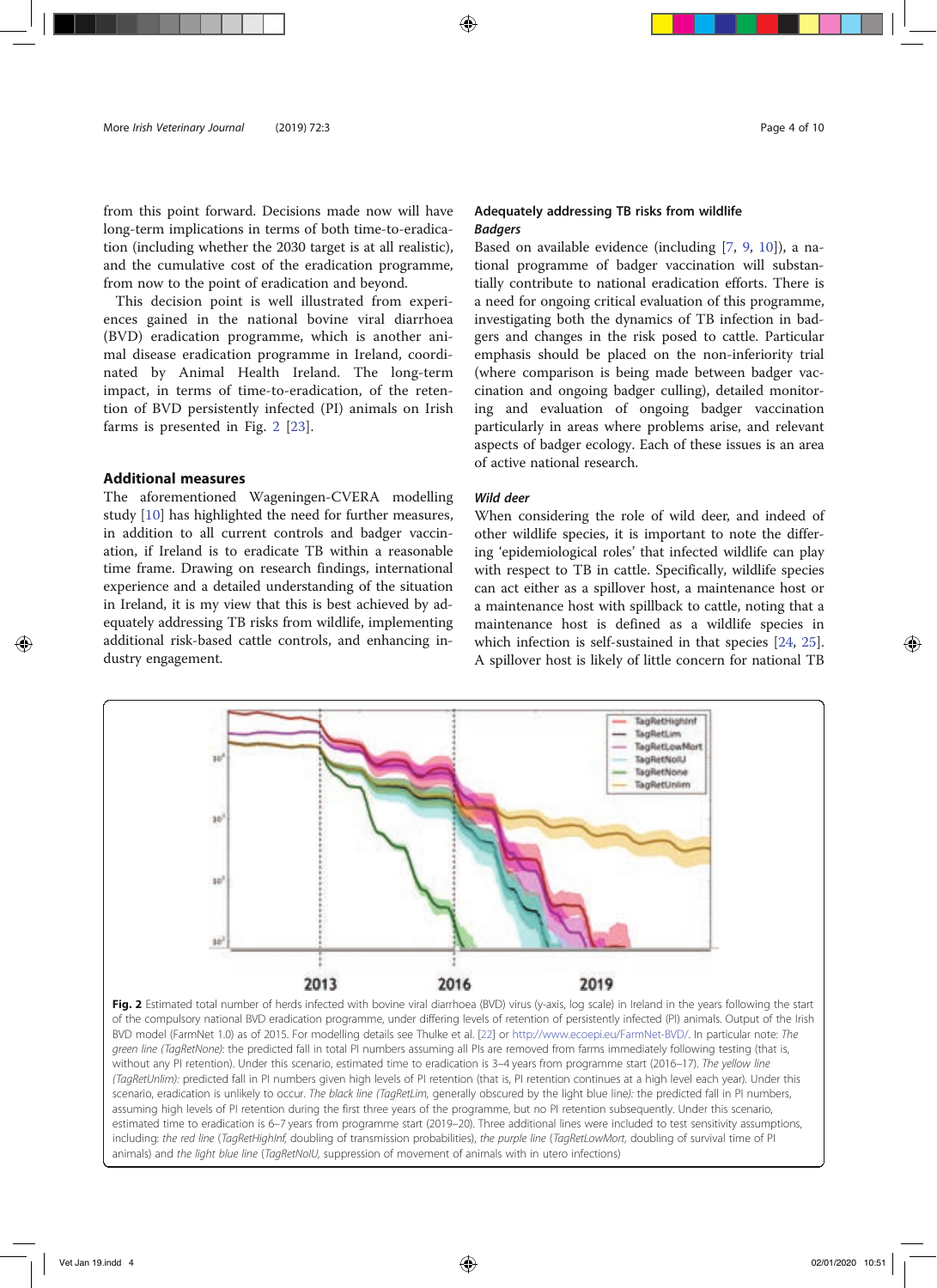eradication, whereas wildlife that act as a maintenance host with spillback to cattle, such as badgers in Ireland, pose substantial challenges. As one example, during the Australian TB eradication programme, feral pigs (an invasive species in that country) became infected whilst scavenging on infected cattle carcasses. However, infection was not maintained in these populations, and it disappeared from feral pigs once it had been eliminated from cattle [24]. This information is important, as TB eradication would have proved very difficult if feral pigs had been a maintenance host. Currently, there are an estimated 24 million feral pigs in Australia, roughly equivalent to the human population [26].

In some countries, there is evidence that wild deer act as a maintenance host, playing an important role in the epidemiology of TB in cattle. In Spain, in some populations of red deer (Cervus elaphus), TB has been found at high prevalence (up to 50%), with more than 50% of infected animals presenting with generalised infection [27]. Based on detailed work conducted over many years, in one region of Michigan (USA) white-tailed deer (Odocoileus virginianus) are recognized as a maintenance host for TB, posing an ongoing TB risk to neighbouring cattle [28–31]. Several factors were crucial to the establishment of self-sustaining TB in this deer population, including intensive baiting and supplementary feeding of deer during winter [28]. It is well recognised that increased population density and population aggregation each facilitate TB transmission. In New Zealand, transmission within wild deer populations is rare, and wild deer are not recognised as maintenance hosts for TB. However, transmission from wild deer carcasses to scavengers, including brush-tailed possums (Trichosurus vulpecula), can occur, creating a 'spillback risk' that could persist for some years after transmission of new infection to wild deer has been halted [32].

In Ireland, data are sparse, and the epidemiological role played by wild deer (predominantly Sika (Cervus nippon) or Sika hybrids) is currently uncertain:

- Using occurrence data (that is, presence or absence in defined areas, based on confirmed deer sightings), Carden et al. [33] found a considerable expansion in the range of several deer species in Ireland between 1978 and 2008. Trends in deer density are not available.
- Based on available data (all unpublished, except [34, 35]), TB prevalence in wild deer is very low in most areas of Ireland. Based on the results of passive surveillance of deer – that is, wild deer which were shot and submitted to Regional Veterinary Laboratories for TB testing – from areas outside County Wicklow during 2017 and 2018, 73 wild deer were tested and three were

reported to have had TB (4.1%) (unpublished). Of 17 wild deer that were examined during a large outbreak of TB in north Co. Sligo, none were found to be infected [35].

 Higher TB prevalence has been observed in several hot-spot areas of Co. Wicklow (those with high TB prevalence in cattle). An unpublished research study carried out by the national Department of Agriculture, Food and the Marine (DAFM) in the Calary area of Wicklow in 2014 and 2015 found that 16% of deer had TB in that area. Sampling was nonrandom, using fresh full carcasses. The same (local) TB strain was identified in cattle, badgers and deer. An ongoing follow-up study by DAFM, from the same area, recently reported that 8.3% (10/121) of deer shot on farmland had TB, whereas 0% (0/32) of deer from a nearby control area (in the local National Park) were infected. Sampling was again nonrandom, but using frozen heads and plucks.

In most areas of Ireland, there is no evidence in support of deer acting as a maintenance host for TB. In hot-spot areas of Co. Wicklow, the epidemiological role played by deer is uncertain. Higher TB prevalence has been observed, however, this does not provide conclusive evidence that TB is self-sustaining in local deer populations, nor  $-$  if it is  $-$  of the relative contribution of infected deer to local TB epidemiology (establishment and spread).

Clarifying the epidemiological role of wildlife species is not straightforward [24, 25, 36], and the methodologies used in Michigan are not directly transferable to Ireland. Two recommendations are made, relevant to Ireland. In geographical areas of concern, deer should be managed to minimise risk factors that are known to facilitate the establishment and perpetuation of deer as a maintenance host for TB. Based on international experience and general principles, these risk factors include increased population density and circumstances that facilitate aggregation (both of deer *per se*, and of deer with other known infected species). Concurrently, deer removed during these management operations should be utilized to maximise their scientific value in clarifying the epidemiological role being played by deer in these localities. Using this material, and building on earlier research, it is appropriate to conduct ecological and epidemiological studies to address questions relevant to TB establishment, pathogen transmission/spread/persistence, both within and between relevant species (cattle, badgers, deer), and laboratory studies (pathology, microbiology) to further clarify the natural history of infection in this species (including route(s) of infection, the anatomical location of lesions, the route(s) and levels of excretion) [24]. Emerging technologies, including whole genome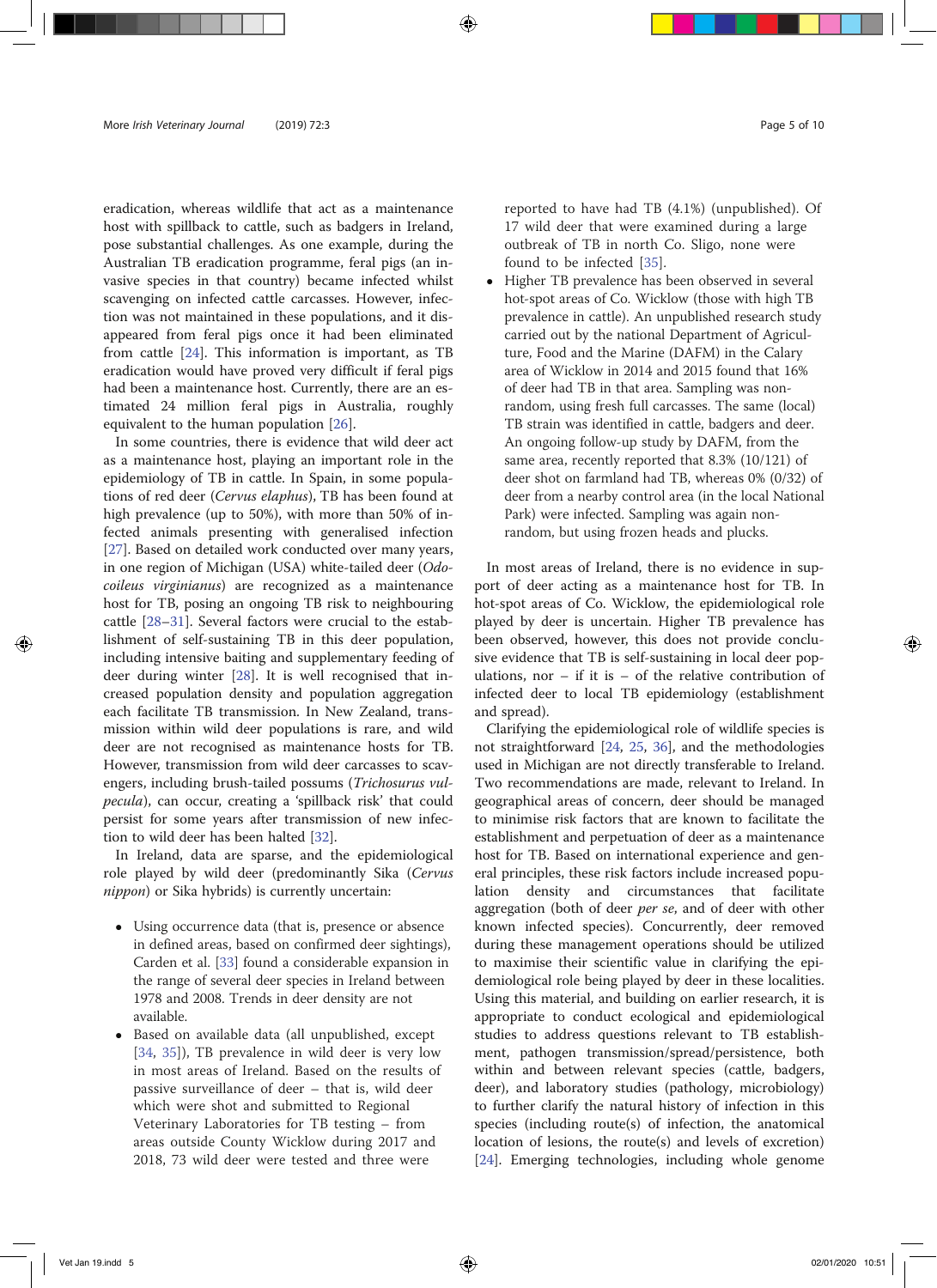sequencing (WGS), may assist in tracking the TB-causing pathogen in time and space, to determine the direction and relative frequency of spread between cattle, badgers and deer in the same locality [37, 38]. WGS has been used in a number of settings relating to TB in cattle and wildlife, including Germany (in a wildlife park [39]), New Zealand [40, 41], UK [42] and the USA [43] (in the latter three countries, as part of their national TB eradication programme). WGS is currently being applied to TB samples from cattle, badgers and deer in the Calary area of Co. Wicklow, seeking a better understanding of the epidemiological role played by deer in this locality.

There is currently no evidence that TB is maintained in other farmed and wild animal species in Ireland, such as goats.

# Implementing additional risk-based cattle controls TB herd risk

In endemic countries (where TB is present), it is not possible using current technologies to determine with 100% confidence whether a herd is TB infected or not. Rather, it is more appropriate to consider herds to be at differing levels of TB risk, from very low to very high. Infected herds are at greater TB risk for an extended period (up to 10 years) after TB derestriction (that is, following release after a TB restriction) [44], depending on factors including the size of the initial breakdown, herd size and herd location [45, 46]. Persistent TB risk contributes to herd recurrence and local persistence of TB [45].

There are two main drivers of persistent TB herd risk including infection in the locality (associated with neighbouring cattle and local wildlife) and infection in the herd (due to residual infection) [45].

#### Persistent TB herd risk due to residual infection

Residual infection refers to the presence of infected – but undetected – animals. Most of these animals are undetectable using available tests, either due to latent infection or anergy [47, 48]. This is of particularly concern at the time of TB derestriction, noting that residually infected animals can pose a future infection risk to the index or neighbouring herds, or to herds to which the animal subsequently moves. Multiple studies from a range of countries have highlighted the contribution of residual infection to TB persistence in a herd or locality (including [16, 45, 49, 50]). Further, difficulties in clearing infected herds, leading to herd TB recurrence, has been identified as a key challenge to TB eradication, in Ireland [45], New Zealand [50] and the UK [51].

The problem is essentially technical but exacerbated by current legislation. It is not possible with current diagnostic tools (including the use of interferon- $\gamma$ ) to identify all

infected animals within known infected herds. Further, under relevant EU legislation [52], restricted herds are free to trade (and considered at no greater risk than non-infected herds) once two consecutive clear full-herd skin tests are achieved. In other words, herds are free to trade within 4 months after the last known infected animal has been detected. For comparison, in the successful Australian programme, all animals present during a breakdown were considered at risk for the rest of their life, and infected herds took a minimum of 8 years to attain the lowest herd risk status. Towards the latter stages of the programme, when infected herds were identified, there was a shift from 'test and slaughter' to whole herd depopulation to eliminate the threat posed by residual infection [16]. The EU legislation does not adequately mitigate the aforementioned heightened TB risk associated with these herds.

## Cattle movement leading to ongoing recycling of infection

There is very substantial movement of cattle in Ireland. In 2016, there were 1.3 million movement events, this being all journeys travelled by vehicles (such as trailers) to transport cattle to marts, new herds, slaughter plants or export facilities. These movement events covered a cumulative distance of 46 million kilometres in a single year (equivalent of circumnavigating the Earth 1015 times or travelling to the moon and back 60 times) [53] (Fig. 3).

The problem of residual infection coupled with substantial cattle movement leads to ongoing 'churn' or recycling of infection within the national population. This problem will greatly constrain efforts towards successful TB eradication. Further, the relative importance of this problem will increase as other infection sources are addressed.

This conclusion is not at odds with earlier Irish work, based on data from 2003 to 04 [54] and 2012 [44], attributing 6–8% of TB restrictions to the recent introduction of an infected animal. In endemic situations, as in Ireland, it has proved very difficult to disentangle the relative contribution of different infection sources using current epidemiological methods [45]. In Ireland, this was first achieved by White et al. [55] who focused on the relative importance of 'neighbourhood' in TB persistence, specifically farm-to-farm spread and spread from wildlife. In the two above-mentioned studies where TB restrictions were associated with the recent introduction of an infected animal [44, 54], source attribution was determined after considering the past movement history (including potential for TB exposure) of animals identified as reactors at the start of a TB restriction. However, there are several reasons why these estimates must be interpreted with caution. On the one hand, 'potential for exposure' was assumed to lead to infection, if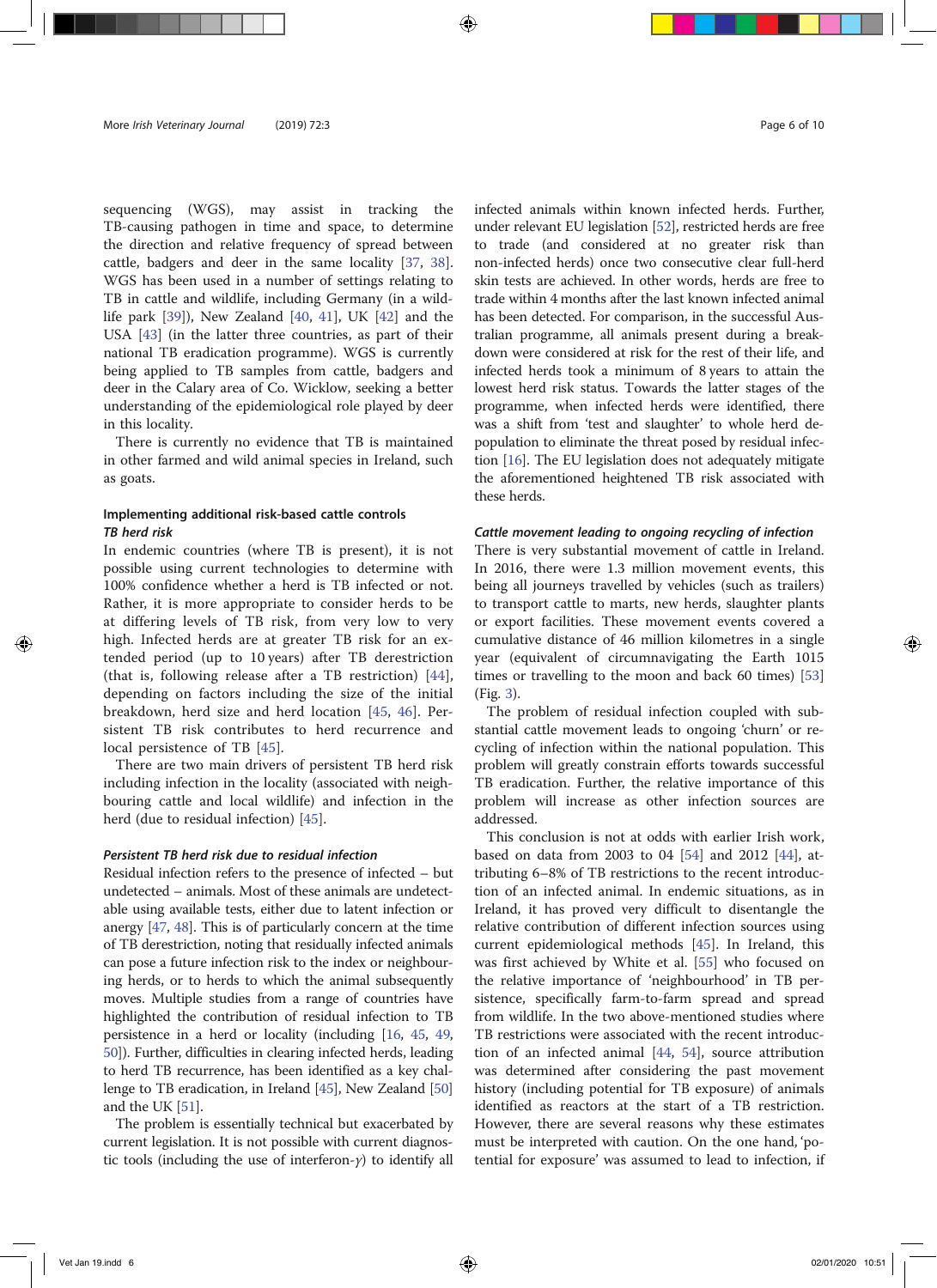

movements to slaughter or export, and the red lines from farm to farm including via a mart. The movement video is available on YouTube at https://youtu.be/PTCdPMnenBw

this is not always the case risk has been overestimated; conversely, potential for latency (animals becoming infected following exposure but passing at least one test following introduction) was not considered, if it were important, risk has been underestimated [54]. Three different approaches have been used to overcome these concerns, although none has yet in Ireland. Firstly, modelling studies have been used in the UK to quantify source attribution in TB restrictions. In one study, 16% of TB restrictions were attributed to cattle movement [56] whereas another study suggested 13% attributed to cattle movement alone plus 40% to the combined effect of movement, transmission from the environment (including wildlife), and residual infection [57]. Secondly, WGS has been used in several countries to assist with source attribution [40–43]. Finally, in Australia, source attribution (both cattle movement and residual infection) become increasingly clear during the latter stages of the eradication programme as case numbers fell [16].

# A risk-based approach

A risk-based approach is currently the only method available internationally to adequately address the problems caused by residual infection and animal movement, whilst also facilitating ongoing commerce within the farming community. This approach was central to the national eradication programmes in Australia [16] and New Zealand [58] and was also recently recommended for introduction in Great Britain [59]. Using this

approach, TB risk is assessed at the level of the herd (not the animal), with herds progressively moving from a high TB herd risk score (at the time of derestriction) to a low TB herd risk score over a series of years. A broad range of measures are used to assist high TB risk herds to clear infection, and risk-based trading allows ongoing commerce whilst limiting the potential for infection to spread from herds of higher to lower TB risk through animal movement. This is achieved by allowing farmers to sell cattle to herds of equivalent or higher TB herd risk and to source cattle from herds of equivalent or lower TB herd risk [16].

# Enhancing industry engagement

In Ireland, TB is widely considered a government problem. This is in contrast to international examples of success, where TB eradication has been very reliant on models of programme governance/management and cost-sharing that encourage high level of industry engagement. In the successful Australian TB eradication programme, one commentator suggested that the programme 'enjoy[ed] industry "ownership" and involvement at all levels of management' [16]. Another indicated that 'the involvement of industry in both funding and policy development was an essential factor in achieving the outcome of the campaign' [17]. The Australian TB eradication programme led to the formation of Animal Health Australia (https://www.animalhealthaustralia.com.au) which now coordinates and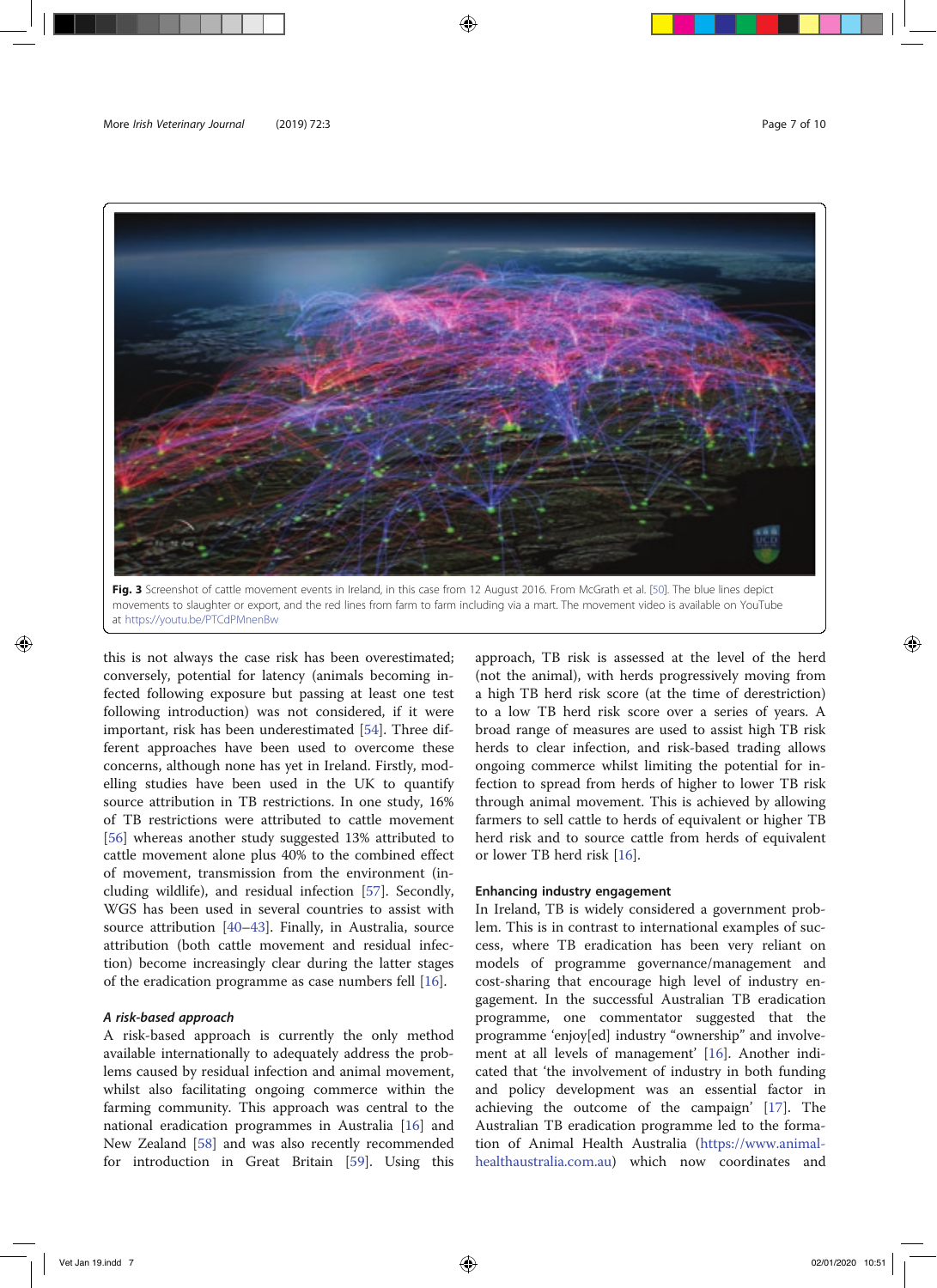facilitates many aspects of national animal health in Australia. In New Zealand, governance of the national TB eradication programme is overseen by OSPRI (https:// www.ospri.co.nz), a non-government organization that manages both TB free New Zealand and NAIT (the national animal identification and traceability system).

Cost-sharing by government and industry has been a key feature of both the Australian and New Zealand programmes, although different models are used. In Australia, the programme was funded 50:50 by government (Federal and State) and industry, with the latter funded through a cattle transaction levy [60]. High level decision-making reflected the cost sharing formula, with government (both Federal and State) and industry involved. If TB were ever to recur (the last known TB case in Australia was in 2002), a cost-sharing model of 20:80 (government:industry) has been legally agreed [61], reflecting a shared understanding of the perceived public:private good associated with this disease. In New Zealand, cost-sharing is guided by principles outlined in national biosecurity legislation (Biosecurity Act 1993), with cost-sharing allocated after identifying both the beneficiaries (who will benefit from the control/eradication efforts) and the exacerbators (who is perpetuating the problem, essentially constraining eradication) [62].

The Bovine TB Stakeholder Forum [3] is an important national initiative, seeking broad stakeholder engagement in the future of the national TB eradication programme. Discussions are informed by the National Farmed Animal Health Strategy [63] which is underpinned by four key enabling principles (working in partnership, acknowledging roles and responsibilities, reflecting costs and benefits, applying the principle of 'Prevention is better than cure'). Established in 2009, Animal Health Ireland (http://animalhealthireland.ie) provides one model where industry engagement has been facilitated in an Irish context.

## Conclusion

Based on current knowledge, it will not be possible to eradicate TB by 2030 with current control strategies plus badger vaccination. Additional measures will be needed if Ireland is to eradicate TB within a reasonable time frame. Adequate information is available, both from research and international experience, to indicate that these additional measures should broadly focus on adequately addressing TB risks from wildlife, implementing additional risk-based cattle controls, and enhancing industry engagement. Decisions made now will have long-term implications both in terms of time-to-eradication and cumulative programme cost.

# **Endnotes**

 $1$ Veterinary Microbiology, Volume 40, issues 1–2, pp. 1–207 (1994)

 $2$ Tuberculosis, Volume 81, issues 102, pp. 1-187  $(2001)$ 

 $3$ Veterinary Microbiology, Volume 112, issues 2-4, pp. <sup>89</sup>–394 (2006) <sup>4</sup>

 $4$ Veterinary Microbiology, Volume 151, issues 1-2, pp. 1–208 (2011)

#### Acknowledgements

I gratefully acknowledge input from Dan O'Brien (Wildlife Disease Laboratory, Michigan Department of Natural Resources, Lansing, Michigan, USA), Ron Glanville (ex-Chief Veterinary Officer, Queensland, Australia), Stephen Gordon and Joseph Crispell (UCD School of Veterinary Medicine, University College Dublin), Brian Radunz (ex-Chief Veterinary Officer, Northern Territory, Australia), Hans-Hermann Thulke (Helmholtz Centre for Environmental Research GmbH -UFZ, Leipzig, Germany) and Daniel Collins (CVERA, UCD School of Veterinary Medicine, University College Dublin) during the preparation of this paper. Eoin Ryan and James O'Keeffe (Department of Agriculture, Food and the Marine) kindly shared the unpublished deer data. I gratefully acknowledge the helpful comments from the two anonymous reviewers. This paper is adapted from a written submission by the author to the Oireachtas Joint Committee on Agriculture, Food and the Marine on 26 February 2019.

#### Availability of data and materials

Not applicable.

#### Funding

The author is employed by University College Dublin and is Director of the UCD Centre for Veterinary Epidemiology and Risk Analysis, which is fully funded by the Department of Agriculture, Food and the Marine.

#### Author's contribution

The paper was conceived and written by the author.

# Ethics approval and consent to participate

Not applicable.

#### Consent for publication

Not applicable.

#### Competing interests

The author declares that he has no competing interest.

#### Publisher's Note

Springer Nature remains neutral with regard to jurisdictional claims in published maps and institutional affiliations.

# Received: 1 March 2019 Accepted: 2 April 2019

Published online: 25 April 2019

#### References

- Abernethy DA, Upton P, Higgins IM, et al. Bovine tuberculosis trends in the UK and the Republic of Ireland, 1995-2010. Vet Rec. 2013;172(12):312–312. https://doi.org/10.1136/vr.100969.
- 2. More SJ, Houtsma E, Doyle L, et al. Further description of bovine tuberculosis trends in the United Kingdom and the Republic of Ireland, 2003–2015. Vet Rec. 2018;183(23):717. https://doi.org/10.1136/vr.104718.
- Department of Agriculture, Food and the Marine. Bovine TB Stakeholder Forum. 2018. Available at: https://www.agriculture.gov.ie/media/migration/ animalhealthwelfare/diseasecontrols/tuberculosistbandbrucellosis/tbforum/ TBForumConsultationPapers140818.pdf
- 4. World Organisation for Animal Health (OIE). Terrestrial Animal Health Code. Chapter 8.11. Infection with Mycobacterium tuberculosis complex. Article 8. 11.4. Country or zone free from infection with M. tuberculosis complex in bovids. Available at: http://www.oie.int/index.php?id=169&L=0&htmfile= chapitre\_bovine\_tuberculosis.htm
- 5. Corner LAL, Costello E, Lesellier S, O'Meara D, Gormley E. Vaccination of European badgers (Meles meles) with BCG by the subcutaneous and mucosal routes induces protective immunity against endobronchial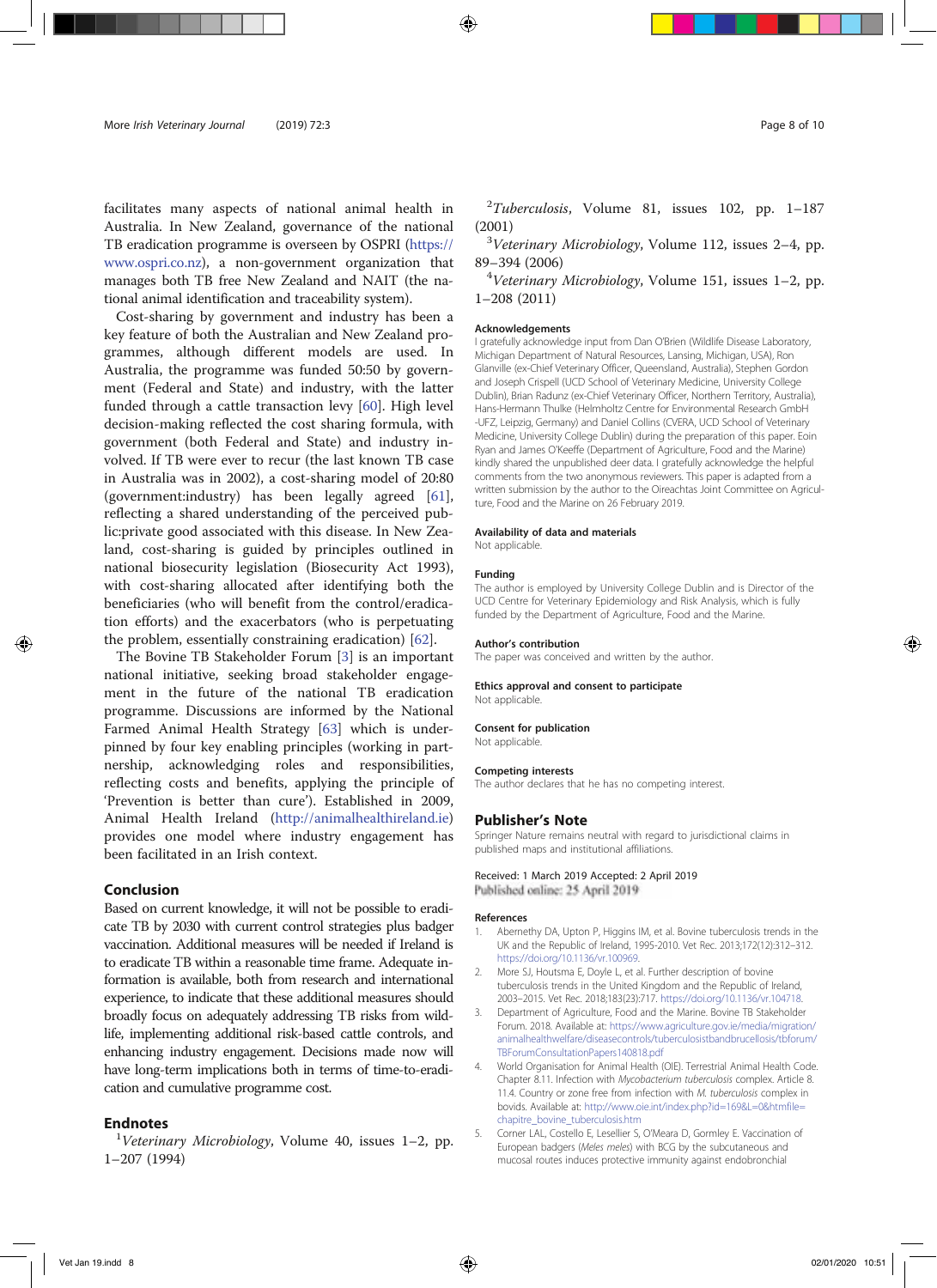challenge with Mycobacterium bovis. Tuberculosis (Edinb). 2008;88(6):601–9. https://doi.org/10.1016/j.tube.2008.03.002.

- 6. Corner LAL, Costello E, O'Meara D, et al. Oral vaccination of badgers (Meles meles) with BCG and protective immunity against endobronchial challenge with Mycobacterium bovis. Vaccine. 2010;28(38):6265–72. https://doi.org/10. 1016/j.vaccine.2010.06.120.
- 7. Gormley E, Bhuachalla DN, O'Keeffe J, et al. Oral vaccination of free-living badgers (Meles meles) with Bacille Calmette Guérin (BCG) vaccine confers protection against tuberculosis. PLoS One. 2017;12(1):e0168851. https://doi. org/10.1371/journal.pone.0168851.
- 8. Lesellier S, Corner LAL, Costello E, et al. Immunological responses and protective immunity in BCG vaccinated badgers following endobronchial infection with Mycobacterium bovis. Vaccine. 2009;27(3):402–9. https://doi. org/10.1016/j.vaccine.2008.10.068.
- 9. Aznar I. Infection dynamics and effective control strategies of tuberculosis in badgers and cattle in Ireland. PhD thesis. Wageningen University; 2018.
- 10. Aznar I, Frankena K, More SJ, O'Keeffe J, McGrath G, De Jong MCM. Quantification of Mycobacterium bovis transmission in a badger vaccine field trial. Prev Vet Med. 2018;149:29–37. https://doi.org/10.1016/j.prevetmed. 2017.10.010.
- 11. Aznar I, Frankena K, More SJ, et al. Optimising and evaluating the characteristics of a multiple antigen ELISA for detection of Mycobacterium bovis infection in a badger vaccine field trial. PLoS One. 2014;9(7):e100139. https://doi.org/10.1371/journal.pone.0100139.
- 12. Aznar I, More SJ, Frankena K, De Jong MCM. Estimating the power of a Mycobacterium bovis vaccine trial in Irish badgers. Prev Vet Med. 2013; 111(3–4):297–303. https://doi.org/10.1016/j.prevetmed.2013.05.007.
- 13. Aznar I, McGrath G, Frankena K, et al. Trial design to estimate the effect of vaccination on tuberculosis incidence in badgers. Vet Microbiol. 2011;151(1– 2):104–11. https://doi.org/10.1016/j.vetmic.2011.02.032.
- 14. Murphy D, Costello E, Aldwell FE, et al. Oral vaccination of badgers (Meles meles) against tuberculosis: comparison of the protection generated by BCG vaccine strains Pasteur and Danish. Vet J. 2014;200(3):362–7. https://doi.org/ 10.1016/j.tvjl.2014.02.031.
- 15. Chambers MA, Rogers F, Delahay RJ, et al. Bacillus Calmette-Guérin vaccination reduces the severity and progression of tuberculosis in badgers. Proc Biol Sci B. 2011;278(1713):1913–1920. https://doi.org/10.1098/rspb.2010.1953.
- 16. More SJ, Radunz B, Glanville RJ. Lessons learned during the successful eradication of bovine tuberculosis from Australia. Vet Rec. 2015;177(9):224– 32. https://doi.org/10.1136/vr.103163.
- 17. Radunz B. Surveillance and risk management during the latter stages of eradication: experiences from Australia. Vet Microbiol. 2006;112(2–4):283–90. https://doi.org/10.1016/j.vetmic.2005.11.017.
- 18. Rivière J, Le Strat Y, Hendrikx P, Dufour B. Cost-effectiveness evaluation of bovine tuberculosis surveillance in wildlife in France (Sylvatub system) using scenario trees. PLoS One. 2017;12(8):e0183126. https://doi.org/10.1371/ journal.pone.0183126.
- 19. Morris RS, Pfeiffer DU. Directions and issues in bovine tuberculosis epidemiology and control in New Zealand. NZ Vet J. 2011;43(7):256–65. https://doi.org/10.1080/00480169./1995.35904.
- 20. Gortázar C, Vicente J, Boadella M, et al. Progress in the control of bovine tuberculosis in Spanish wildlife. Vet Microbiol. 2011;151(1–2):170–8. https:// doi.org/10.1016/j.vetmic.2011.02.041.
- 21. Delahay RJ, De Leeuw ANS, Barlow AM, Clifton-Hadley RS, Cheeseman CL. The status of Mycobacterium bovis infection in UK wild mammals: a review. Vet J. 2002;164(2):90–105. https://doi.org/10.1053/tvjl.2001.0667.
- Palmer MV, O'Brien DJ, Griffin JF, Nugent G, de Lisle GW, Ward A, Delahay RJ. Tuberculosis in wild and captive deer. In: Mukundan H, Chambers MA, Waters WR, Larsen MH, editors. Tuberculosis, leprosy and mycobacterial diseases of man and animals. Wallingford: CABI; 2015. p. 334–64.
- 23. Thulke H-H, Lange M, Tratalos JA, et al. Eradicating BVD, reviewing Irish programme data and model predictions to support prospective decision making. Prev Vet Med. 2018;150:151–61. https://doi.org/10.1016/j.prevetmed. 2017.11.017.
- 24. Corner LAL. The role of wild animal populations in the epidemiology of tuberculosis in domestic animals: how to assess the risk. Vet Microbiol. 2006; 112(2–4):303–12. https://doi.org/10.1016/j.vetmic.2005.11.015.
- 25. Haydon DT, Cleaveland S, Taylor LH, Laurenson MK. Identifying reservoirs of infection: a conceptual and practical challenge. Emerging Infect Dis. 2002; 8(12):1468–73. https://doi.org/10.3201/eid0812.010317.
- 26. Australian Government. Feral pigs. Department of the Environment and Energy: Canberra; 2019. Available from: https://www.environment.gov.au/ biodiversity/invasive-species/feral-animals-australia/feral-pigs
- 27. Vicente J, Höfle U, Garrido JM, et al. Wild boar and red deer display high prevalences of tuberculosis-like lesions in Spain. Vet Res. 2006;37(1):107–19. https://doi.org/10.1051/vetres:2005044.
- 28. O'Brien DJ, Schmitt SM, Fierke JS, et al. Epidemiology of Mycobacterium bovis in free-ranging white-tailed deer, Michigan, USA, 1995–2000. Prev Vet Med. 2002;54(1):47–63. https://doi.org/10.1016/S0167-5877(02)00010-7.
- 29. O'Brien DJ, Schmitt SM, Fitzgerald SD, Berry DE. Management of bovine tuberculosis in Michigan wildlife: current status and near term prospects. Vet Microbiol. 2011;151(1–2):179–87. https://doi.org/10.1016/j. vetmic.2011.02.042.
- Ramsey DSL, O'Brien DJ, Smith RW, Cosgrove MK, Schmitt SM, Rudolph BA. Management of on-farm risk to livestock from bovine tuberculosis in Michigan, USA, white-tailed deer: predictions from a spatially-explicit stochastic model. Prev Vet Med. 2016;134:26–38. https://doi.org/10.1016/j. prevetmed.2016.09.022.
- 31. VerCauteren KC, Lavelle MJ, Campa HI. Persistent spillback of bovine tuberculosis from white-tailed deer to cattle in Michigan, USA: status, strategies, and needs. Front Vet Sci. 2018;5:27. https://doi.org/10.3389/fvets. 2018.00301.
- 32. Nugent G, Gortázar C, Knowles G. The epidemiology of Mycobacterium bovis in wild deer and feral pigs and their roles in the establishment and spread of bovine tuberculosis in New Zealand wildlife. NZ Vet J. 2014;63(sup1):54– 67. https://doi.org/10.1080/00480169.2014.963792.
- 33. Carden RF, Carlin CM, Marnell F, Mcelholm D, Hetherington J, Gammell MP. Distribution and range expansion of deer in Ireland. Mammal Rev. 2011; 41(4):313–25. https://doi.org/10.1111/j.1365-2907.2010.00170.x.
- 34. Dodd K. Tuberculosis in free-living deer. Vet Rec. 1984;115(23):592–3.
- 35. Doyle R, Clegg TA, McGrath G, et al. The bovine tuberculosis cluster in north county Sligo during 2014–16. Ir Vet J. 2018;71(1):24. https://doi.org/10.1186/ s13620-018-0135-z.
- Palmer MV. Mycobacterium bovis: characteristics of wildlife reservoir hosts. Transbound Emerg Dis. 2013;60 Suppl 1(s1):1–13. https://doi.org/10.1111/ tbed.12115.
- 37. Kao RR, Haydon DT, Lycett SJ, Murcia PR. Supersize me: how whole-genome sequencing and big data are transforming epidemiology. Trends Microbiol. 2014;22(5):282–91. https://doi.org/10.1016/j.tim.2014.02.011.
- 38. Kao RR, Price-Carter M, Robbe-Austerman S. Use of genomics to track bovine tuberculosis transmission. Rev sci tech Off int Epiz. 2016;35(1):241–58.
- 39. Kohl TA, Utpatel C, Niemann S, Moser I. Mycobacterium bovis persistence in two different captive wild animal populations in Germany: a longitudinal molecular epidemiological study revealing pathogen transmission by whole-genome sequencing. J Clin Microbiol. 2018;56(9):856. https://doi.org/ 10.1128/JCM.00302-18.
- 40. Crispell J, Zadoks RN, Harris SR, et al. Using whole genome sequencing to investigate transmission in a multi-host system: bovine tuberculosis in New Zealand. BMC Genomics. 2017;18(1):180. https://doi.org/10.1186/s12864-017- 3569-x.
- 41. Price-Carter M, Brauning R, de Lisle GW, et al. Whole genome sequencing for determining the source of Mycobacterium bovis infections in livestock herds and wildlife in New Zealand. Front Vet Sci. 2018;5:272. https://doi.org/ 10.3389/fvets.2018.00272.
- 42. Trewby H, Wright D, Breadon EL, et al. Use of bacterial whole-genome sequencing to investigate local persistence and spread in bovine tuberculosis. Epidemics. 2016;14:26–35. https://doi.org/10.1016/j.epidem. 2015.08.003.
- 43. Salvador LCM, O'Brien DJ, Cosgrove MK, et al. Disease management at the wildlife-livestock interface: using whole-genome sequencing to study the role of elk in Mycobacterium bovis transmission in Michigan. USA Mol Ecol. 2019. https://doi.org/10.1111/mec.15061.
- 44. Clegg TA, Good M, More SJ. Future risk of bovine tuberculosis recurrence among higher risk herds in Ireland. Prev Vet Med. 2015;118(1):71–9. https:// doi.org/10.1016/j.prevetmed.2014.11.013.
- 45. More SJ, Good M. Understanding and managing bTB risk: perspectives from Ireland. Vet Microbiol. 2015;176(3–4):209–18. https://doi.org/10.1016/j.vetmic. 2015.01.026.
- 46. Skuce RA, Allen AR, McDowell S. Herd-level risk factors for bovine tuberculosis: a literature review. Vet Med Int 2012;2012(2):621210–621210. https://doi.org/10.1155/2012/621210.